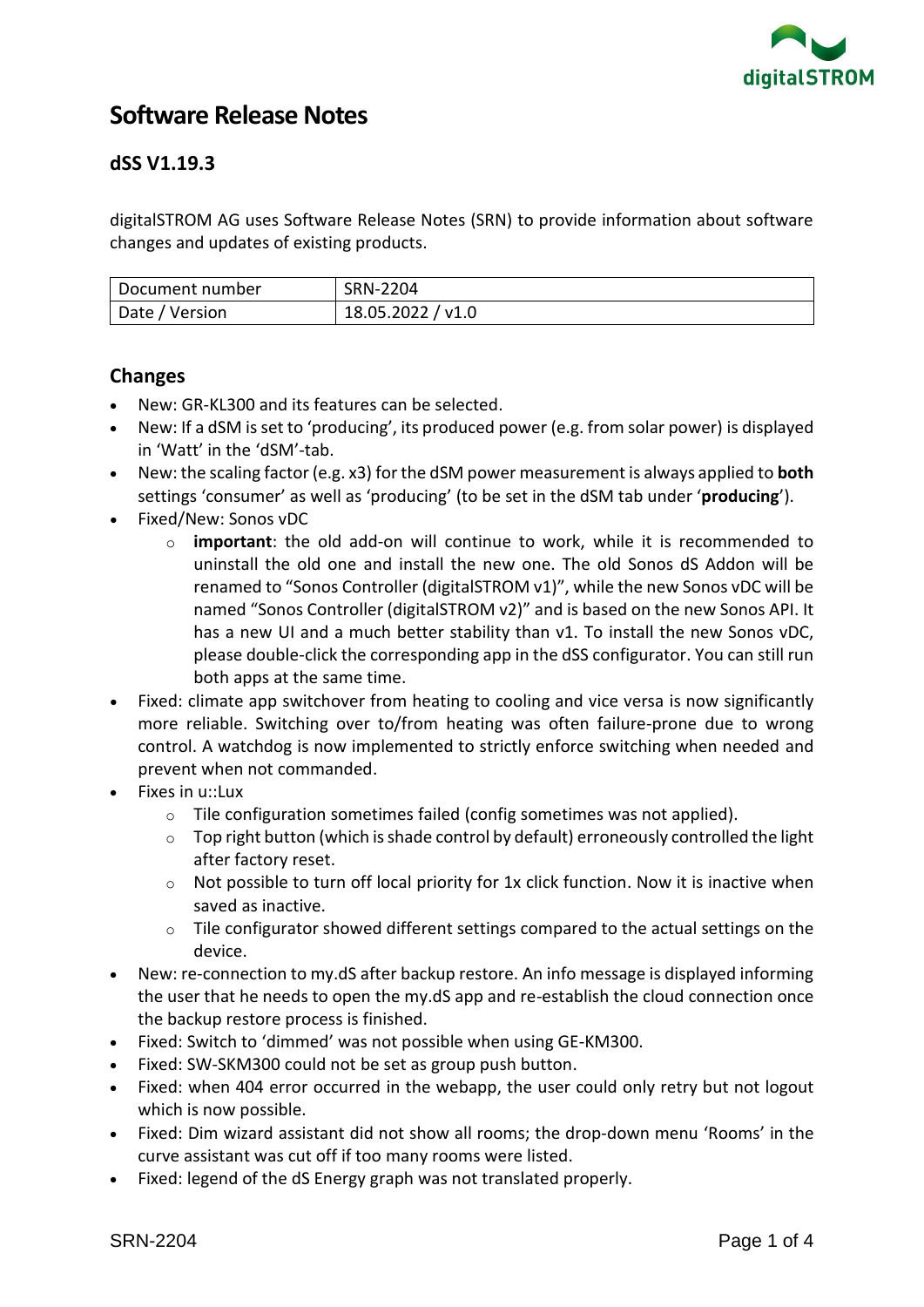

- Fixed: The energy graph could crash under certain conditions when there is power production in the apartment. Now it shows the data without crashing.
- Fixed: Device properties dialog was not displayed correctly in Firefox browser.
- Fixed: SVEN display did not display energy consumption.
- Fixed: the energy graph now shows the historic data of instantaneous power (which was erroneously not the case when the resolution was set to 1 second).
- Fixed: in the 'activities'-tab, the output mode became empty after refreshing the page. This has been fixed and the output mode now shows which area presets are assigned to the device.
- Fixed: it was not possible to edit the DALI lights values; the configurator would show an empty dialog.
- New: Elements from 'System' -> 'Property tree' can now be copied to the clipboard.
- Fixed: User Defined State (UDS) 'Trigger to reset State' was displayed in red after editing it.

# **Other**

The current state of our various cloud services can be seen online at [http://status.digitalstrom.com.](http://status.digitalstrom.com/) If you notice any complications with any of the cloud-based services, please inform yourself on this page.

# **Software Update Recommendation**

Updating to this software-version is recommended to benefit from the latest improvements and features.

## **Documentation**

Further information about the features and how to use them can be found in the latest digitalSTROM manual under "Operation and Configuration" or "Installation".

The latest version of the manuals can be found on [https://www.digitalstrom.com/en/user](https://www.digitalstrom.com/en/user-manuals/)[manuals/](https://www.digitalstrom.com/en/user-manuals/)

## **Affected Products**

| Product                              | Software Description | New Version | Release date |
|--------------------------------------|----------------------|-------------|--------------|
| digitalSTROM-Server<br>dSS20 / dSS22 | dSS                  | 1.19.3      | 18.05.2022   |

#### **Note:**

The dSS11 series has been discontinued and will continue to run with version 1.19.**2** or **lower**, thus **not** compatible anymore from version 1.19.3 and onwards.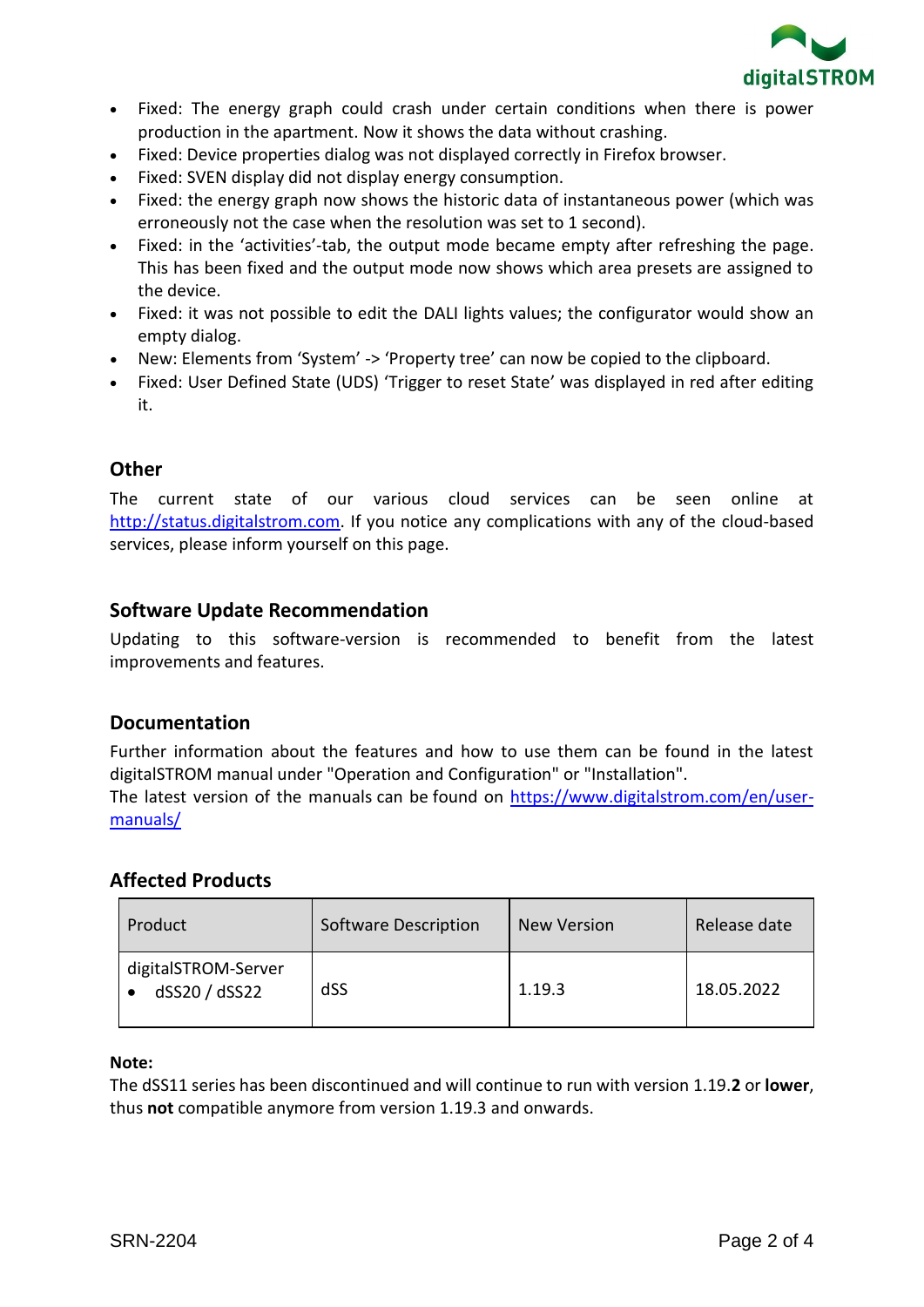

### **Installation Notes**

#### **dSS and dSM**

- Execute the software update from the digitalSTROM configurator within the menu *"System / System Update"*.
- The dSS must be connected to the Internet in order to perform the update. Alternatively, the update can be installed by using a USB thumb drive.
- It is advisable to back up your system settings prior to performing a system update within the menu *"System / System Maintenance"*.
- Once the system updates are installed, the system checks again for available updates. In case there are additional dSM firmware updates available, they must be installed manually by clicking the *"Update System"* button.
- A complete list of release notes as well as the USB update file can be found at [http://www.digitalstrom.com/Partner/Support/Software-Updates/.](http://www.digitalstrom.com/Partner/Support/Software-Updates/)

#### **dS Smart Home App**

- The newest version of the **dS Smart Home App** is available online
	- iOS: Apple App Store
	- Android: Google Play Store